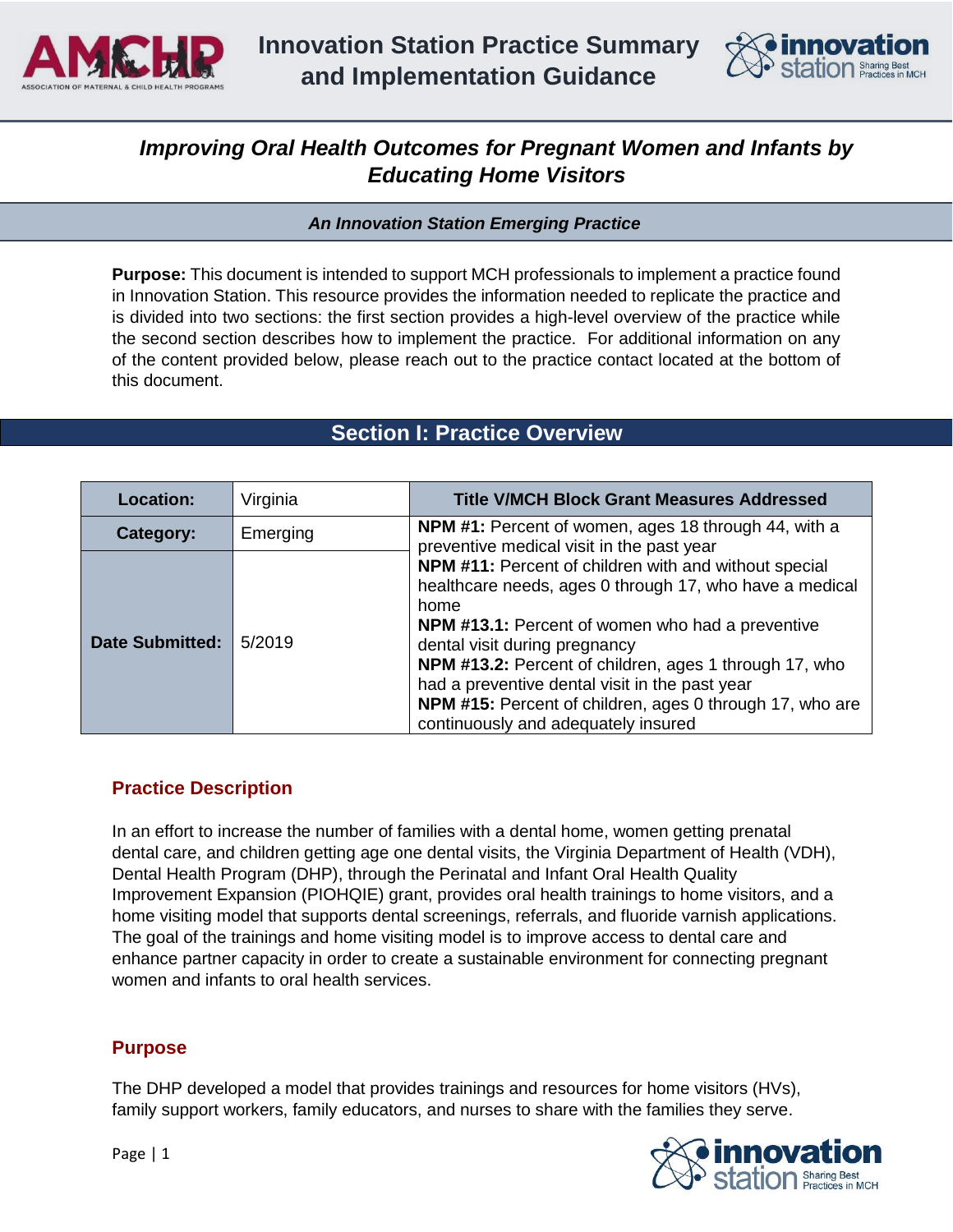The goals of the oral health trainings were to provide these non-traditional partners with information on oral health and dental care and to empower them to help improve access to oral health information for pregnant women and infants. The oral health trainings have a strong focus on cultural competency and emphasize the use of key messages from anticipatory guidance, developed based on evidence-based sources on dental care during pregnancy, to educate clients.

During the trainings, HV staff, community health workers, and nurses were given toothbrushes, floss, toothpaste, infant tenders, oral health education brochures, and other resources to assist them with providing oral health education to the families they serve. Trainings included oral health education tips and resources for each of the following populations: perinatal, prenatal, infant, and Individuals with Special Health Care Needs (ISHCN); Virginia Medicaid dental benefits and resources for eligible pregnant women and children were presented on behalf of DentaQuest staff. [http://www.dmas.virginia.gov/files/links/1107/Pregnant Women Brochure.pdf](http://www.dmas.virginia.gov/files/links/1107/Pregnant%20Women%20Brochure.pdf)

Tools provided to those in training included the "Bright Futures-Oral Health Pocket Guide". This guide gives information on anticipatory guidance, proper nutrition, eruption of teeth, and the dental visit experience, as well as on the effects of allowing children to sleep with a bottle, the importance of wiping an infant's gums after each feeding, and the how to's of practicing good oral hygiene.

In addition to education, community health nurses are taught how to perform oral health screenings, provide referrals, and apply fluoride varnish. Families receive links or referrals to available community services that meet their individual needs, including information on dental benefits available through Medicaid. They also participate in a number of community meetings to increase knowledge on the importance of oral health during pregnancy and caring for an infant's teeth throughout childhood. Two pilot projects were implemented and evaluated to determine if the trainings and home visiting model provided cost-effective and practical methods for delivering oral health referrals and if these programs would lead to increased access to care and benefit utilization among at-risk populations.

Home Visiting (HV) programs in Hampton and Newport News Virginia were chosen to pilot our HV model and training. These sites were selected because leadership expressed interest in oral health and training staff. The location and size of the programs was also a factor. Leaders indicated that oral health was an area of need for many clients and that staff struggled to provide consistent and timely oral health information and resources to their clients.

Hampton Healthy Families (HHFs) was implemented in 1992 and is the largest HV site in Virginia. Family support HV professionals currently serve 450 families with the long-term goal of following families until the target child reaches kindergarten. A key component of the Hampton Healthy Families (HHF) program is the Healthy Start Program that provides intensive support information and education to new and expectant parents in their homes. To determine who should receive these services, a family assessment is administered and scored. A *Family Stress Checklist* score of 25 or greater indicates the family may benefit from Program services and qualifies the family for the Healthy Start Program. Evaluations of women in their first and second trimester of pregnancy and their families determine family strengths and the need for home visitation services. HVs perform individual assessments and determine the need for inclusion of dental and other information based on assessment results.

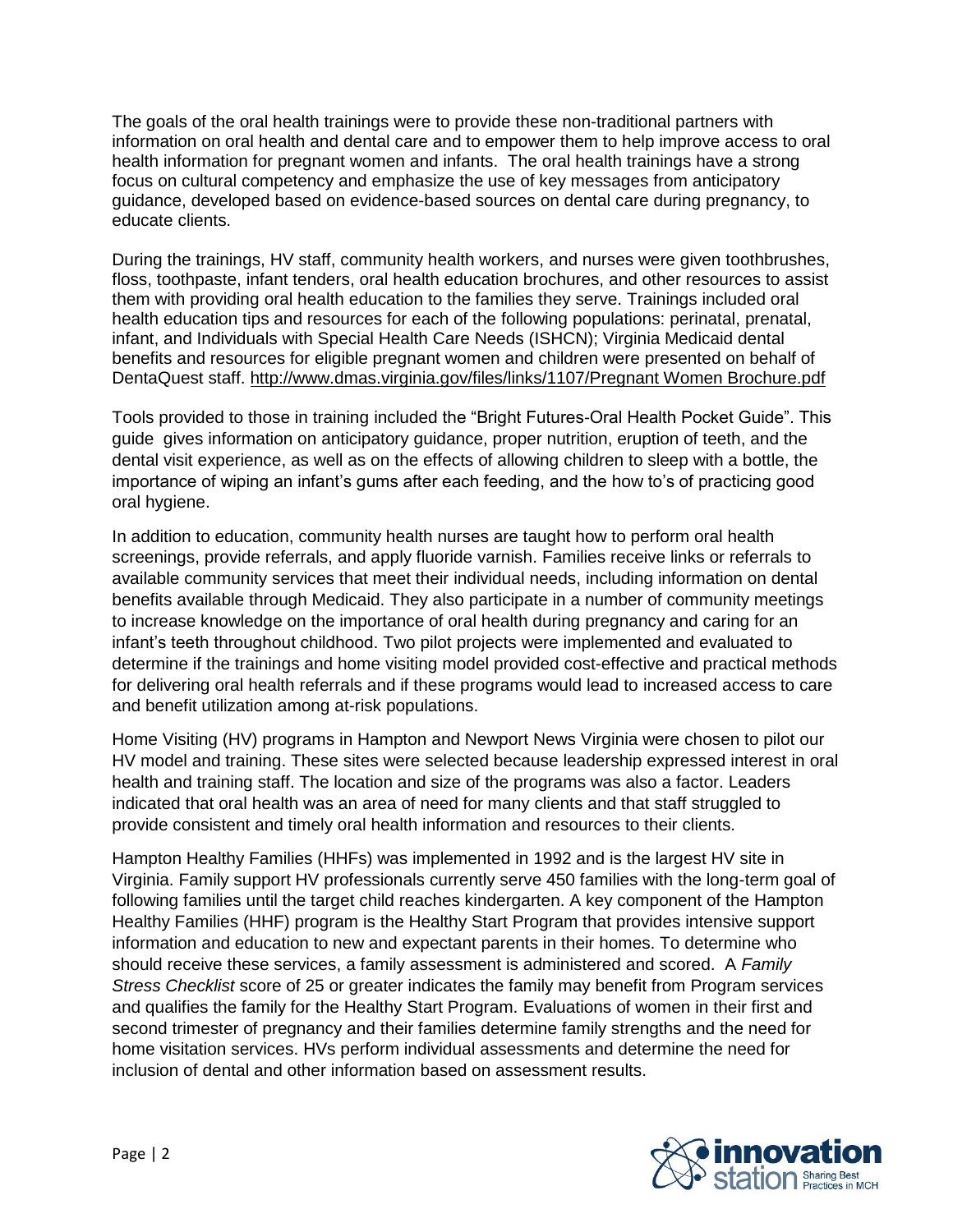The Newport News Department of Human Services home visiting program was the second pilot site for training and had similar methods for determining client selection for inclusion. Both HV programs shared the belief that families need a positive first step into dental care and that barriers to care encountered by their clients were inconsistent messages from providers (both dentists and physicians) regarding whether or not to treat pregnant women and when to begin dental care for children.

# **Practice Foundation**

The HV trainings are based on and informed by the Life Course Theory and Bright Futures Guidelines.

Life Course Theory: The DHP training, "The Importance of Oral Health" provides information on the benefits of a pregnant mother seeing a dentist, which includes increasing the chances of her baby having a healthy birthweight and decreasing the chances of the mother having a pre-term delivery. The cycle starts by increasing one's awareness (baby having a healthy birth rate) to initiating a behavior change (pregnant mother seeing a dentist), and progresses to maintaining motivation to continue preventive action.

Home visitors (HVs) are encouraged to explore their client's lives within structural, social, and cultural contexts to determine the best way to reach the pregnant woman with oral health messaging and to identify the powerful historical and socio-economic context in which the clients exist that may cause barriers to compliance.

Bright Futures: Trainings include content and guidance from Bright Futures and focus on health promotion and preventive actions. Each HV is given a "Bright Futures-Oral Health Pocket Guide" and detailed instructions on using the content, including Oral Health Supervision and Risk Assessment, along with preventive services and care coordination, to assist families to improve their oral health. Key concepts from the Bright Futures material include anticipatory guidance, proper nutrition, eruption of teeth, and the dental visit experience, as well as the effects of allowing children to sleep with a bottle, the importance of wiping an infant's gums after each feeding, and how to practice good oral hygiene.

# **Core Components**

The goal of the program was to target health districts with significant Home Visiting (HV) partners; provide training regarding oral health for pregnant women and infants; put in place a referral system for pregnant women and infants enrolled in the HV system. The core components of this program were based on broad engagement of non-dental partners in the community to maximize their ability to reach the target audience with appropriate messaging and generate referrals into the dental care system.

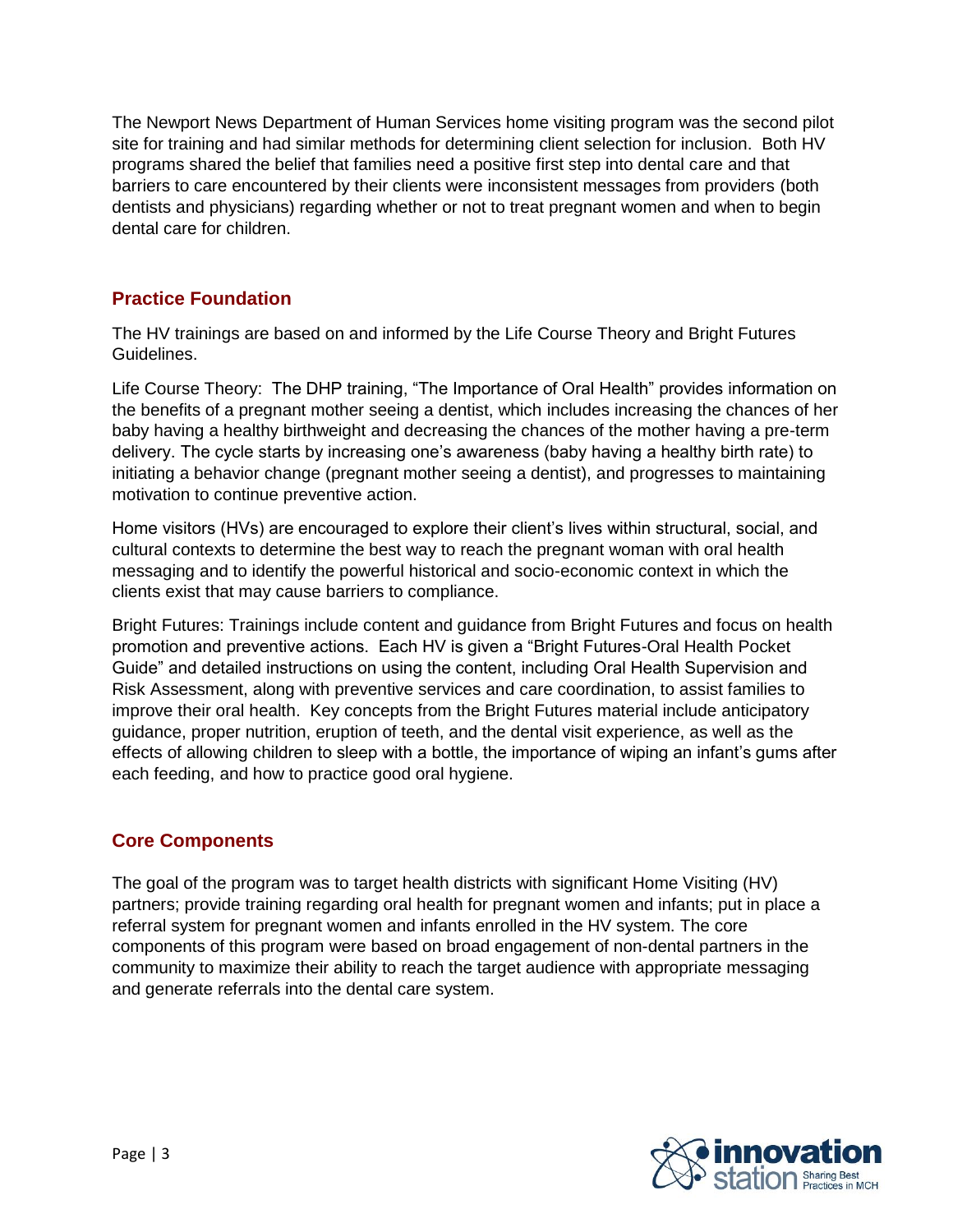# **Practice Activities**

| <b>Core</b><br><b>Component</b>                                       | <b>Activities</b>                                                                                                                                                                                                                                                                                                                                                                                                                                                                                                                   | <b>Operational Details</b>                                                                                                                                                                                                                                                                                                                                                                                                                                                                                                                                                                                                  |
|-----------------------------------------------------------------------|-------------------------------------------------------------------------------------------------------------------------------------------------------------------------------------------------------------------------------------------------------------------------------------------------------------------------------------------------------------------------------------------------------------------------------------------------------------------------------------------------------------------------------------|-----------------------------------------------------------------------------------------------------------------------------------------------------------------------------------------------------------------------------------------------------------------------------------------------------------------------------------------------------------------------------------------------------------------------------------------------------------------------------------------------------------------------------------------------------------------------------------------------------------------------------|
| Partnerships of<br><b>HV Agencies</b>                                 | Initial meetings with in-home, community-based<br>service providers' leadership were held to<br>determine the feasibility of providing oral health<br>education and resources through HV programs.                                                                                                                                                                                                                                                                                                                                  | A brief survey was developed to determine if<br>HV sites integrated oral health into their<br>programs, what the level of integration was,<br>and what resources and information were<br>needed to further integration efforts, as well<br>as other pertinent information.                                                                                                                                                                                                                                                                                                                                                  |
| <b>Trainings for</b><br><b>Home Visitors</b>                          | HV programs in Hampton and Newport News<br>Virginia were chosen to pilot HV trainings. These<br>sites were selected because of leadership<br>interest in oral health and providing the trainings<br>to staff and the location and size of the programs<br>(high-need areas, with many participants). The<br>oral health trainings had a strong focus on<br>cultural competency and using key messages<br>from anticipatory guidance developed from<br>evidence-based sources on dental care during<br>pregnancy to educate clients. | During the trainings, HV staff were given<br>toothbrushes, floss, toothpaste, infant tenders,<br>oral health education brochures, and other<br>resources to provide oral health education to<br>the families they serve. The training included<br>oral health education tips and resources for<br>the following populations: perinatal, prenatal,<br>infant, and Individuals with Special Health<br>Care Needs (ISHCN). A representative from<br>Virginia's Medicaid dental benefit program,<br>managed by DentaQuest, provided<br>information on coverage and other resources<br>for eligible pregnant women and children. |
| <b>Referral System in</b><br><b>Place for Home</b><br><b>Visitors</b> | To support project evaluation, inputs, outputs,<br>and outcomes were tracked. Inputs included<br>resources like supplies, equipment, manpower,<br>and transportation; outputs and outcomes<br>included changes in<br>dental knowledge and referrals to care for<br>women in HV programs, changes in early referral<br>of infants to a dental home by at least year one,<br>and changes in referral to and use of dental<br>treatment services for pregnant women.                                                                   | To track oral health activities and promotion to<br>the families they serve, the first Home Visiting<br>program developed a tracking system that<br>was utilized by staff. Additionally, a new<br>programmatic policy change was established<br>that requires documentation of dental visits<br>that occur during prenatal care and after the<br>baby arrives.                                                                                                                                                                                                                                                              |

# **Evidence of Effectiveness (e.g. Evaluation Data)**

#### **Initial Needs Assessment and Interest Survey:**

A brief survey was developed to determine HV sites that integrate oral health in their programs, their levels of integration, and integration assistance needs to further their efforts.

Initially, Oral health surveys were distributed at the Virginia HV Consortium (VHVC) meeting and to Healthy Families Home Visitors (HVs) in Hampton and Newport News to determine the HVs' awareness and efforts towards incorporating perinatal and infant oral health into their existing work plan. At the VHVC, 99 HVs participated in the survey; 19 HVs in Hampton also completed the same survey, and 19 HVs in Newport News responded to a similar version of the survey that was modified as a result of QI actions. The survey included questions regarding the safety of dental care during pregnancy, current incorporation of oral health messages in home visits, interest in oral health educational materials, and whether the families served were aware of Medicaid dental benefits for pregnant women.

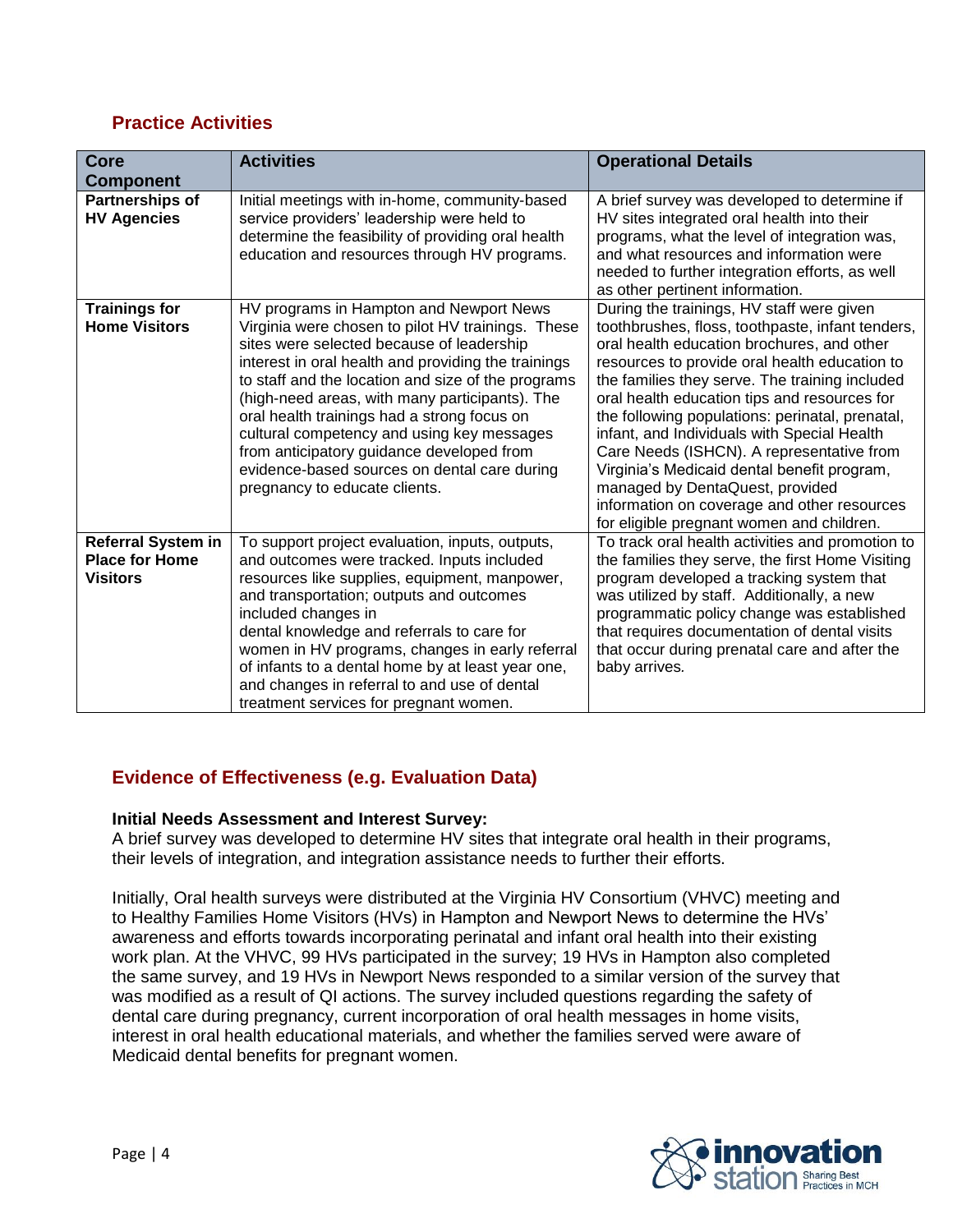Of note, out of 99 home visitors at the VHVC, 60% felt that dental care during pregnancy was very safe (9 or 10), 27% felt dental care was moderately safe (6 to 8), and 13% felt that dental care during pregnancy was fairly unsafe (5 or less). In Hampton, 15 respondents (83%) indicated the highest level of safety, while 3 respondents (17%) indicated care was fairly unsafe during pregnancy. In Newport News, 15 respondents (79%) reported the highest level of safety (9 or 10) followed by four respondents (21%) who reported feeling care was moderately safe (6 to 8). Results indicate a need to educate home visitors on the safety of dental care during pregnancy.

## **Evaluation of Trainings:**

Trainings were developed to respond to this need. Trainings also included evaluation components. Participants were surveyed to determine the degree of oral health education training needed, gauge the level of interest and perceived need for oral health education for families, and determine the extent of current efforts to incorporate perinatal and infant oral health into their existing policies and procedures. HVs and family educators were also given pre- [and post-tests](http://www.amchp.org/programsandtopics/BestPractices/InnovationStation/Documents/VA%20Oral%20Health%20Pre-Post%20Test.pdf) to gauge knowledge gained, *and* participants were asked to complete a [course evaluation](http://www.amchp.org/programsandtopics/BestPractices/InnovationStation/Documents/VA%20oral%20health%20course%20evaluation.pdf) at the end of each training.

The trainings were very well received with a large majority of participants (84%) reporting that they strongly agreed that the course objectives were met, the course was a benefit to the attendee, the speakers were appropriate, and that the overall program was successful. The DHP staff reviewed and evaluated the pre-knowledge surveys, post-knowledge surveys and course evaluations from the training participants. Results from the knowledge test for HVs are also displayed below:



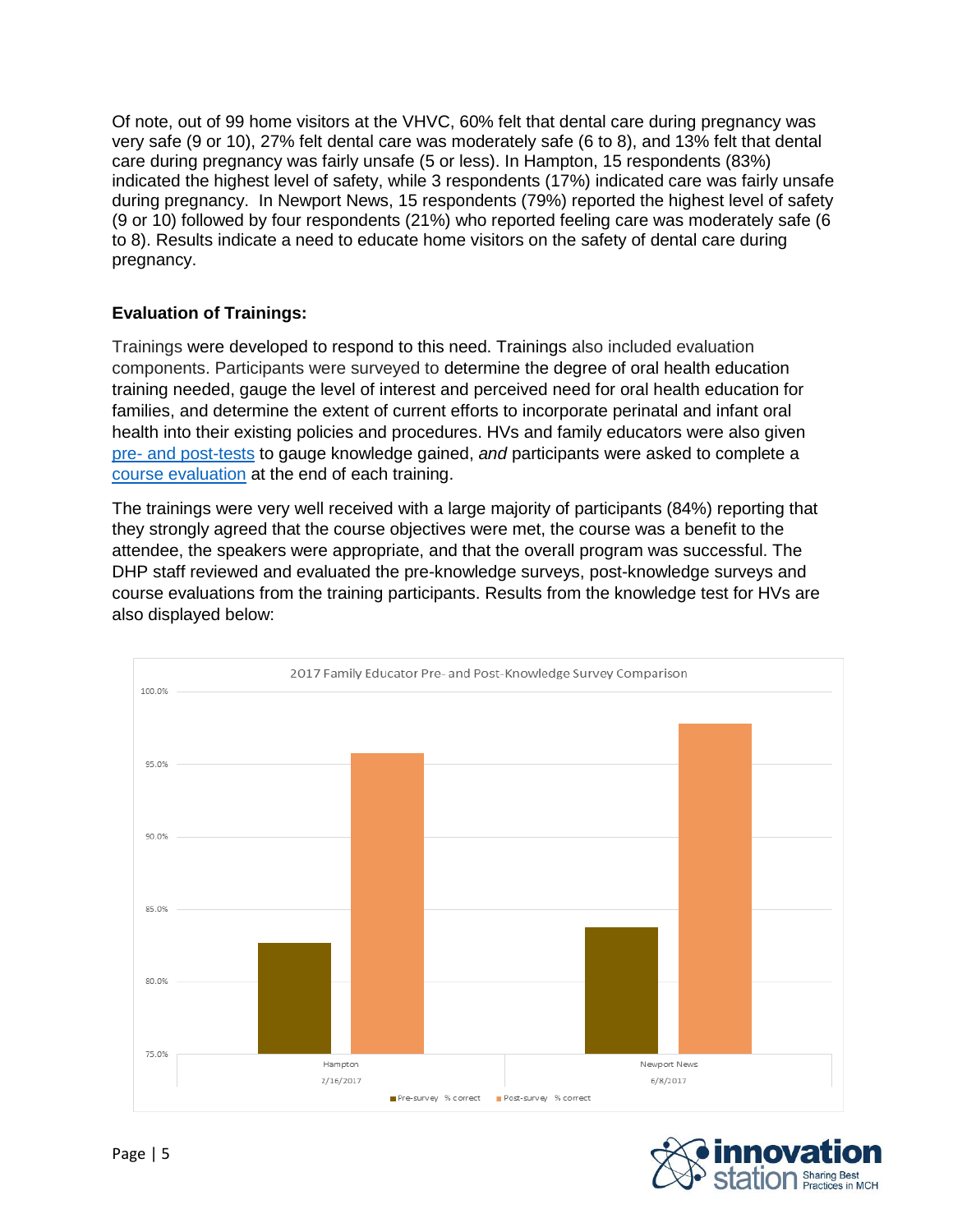### **Program Outcomes to Date:**

The first HV oral health pilot program, with Hampton Healthy Families, collected oral health data from Healthy Start clients about six months after providing education. Post intervention, 51% of children had an age 1 dental visit and 66% of children participated in the Medicaid dental program; both statistics are above the state average and highlight increases in access to care for these priority populations.

As a result of efforts, oral health was seen as a priority and a policy change was implemented across Hampton Healthy Families requiring that families participating in Healthy Families be linked to oral health providers to assure optimal health and development for target children. (See [Hampton Healthy Families Policy Change\)](http://www.amchp.org/programsandtopics/BestPractices/InnovationStation/Documents/VA%20oral%20health%20Hampton%20Healthy%20Families%20Policy%20Change.pdf)

At the conclusion of the second pilot project, with the Newport News Department of Human Services home visiting program, participants seemed eager to increase their oral health knowledge and teaching skills with the families they served. Most importantly, to improve access to oral health information and dental care for children in these at-risk families. During general discussion regarding dental care for pregnant women and infants, HV staff reported that pregnant women and mothers of young children often receive contradictory and inconsistent messages regarding when a child should have their first dental appointment and whether or not it is safe to have dental care during pregnancy. These mixed messages often come from pediatricians, obstetricians, and dental providers. The staff requested training for both medical and dental providers that focused on the promotion of an age-one dental visit and the safety of dental visits during pregnancy. The first training for dental providers in the area was held in April 2017; a pediatric dentist from Virginia Commonwealth University was the speaker for this event.

The DHP staff evaluated both pre-and post-knowledge surveys from the two oral health education pilots showing the percentage comparison of knowledge gained. At the conclusion of the oral health course for HVs and family educators, participants were also asked to complete the course evaluation from the oral health education training. The presentations were very well received with the large majority of participants (84%) reporting that they strongly agreed that the course objectives were met, the course was a benefit to the attendee, the speakers were appropriate, and that the overall program was successful. The DHP staff reviewed and evaluated the pre-knowledge surveys, post- knowledge surveys and course evaluations from the training participants.

| <b>Evaluation Questions:</b>                                                                    | <b>Indicators</b>                                                                                     | <b>Data Collection</b><br><b>Tools</b>                    | <b>Reporting</b><br><b>Frequency</b> |
|-------------------------------------------------------------------------------------------------|-------------------------------------------------------------------------------------------------------|-----------------------------------------------------------|--------------------------------------|
| What are the characteristics<br>of the women and infants<br>served under the pilot<br>projects? | Reduced oral health<br>disparities in the<br><b>Maternal and Child</b><br>Health (MCH)<br>communities | -Data tracking on<br>clients served under<br>pilot models | -Biannually                          |

Additional evaluation questions, indicators, data collection tools, and reporting frequency are listed below.

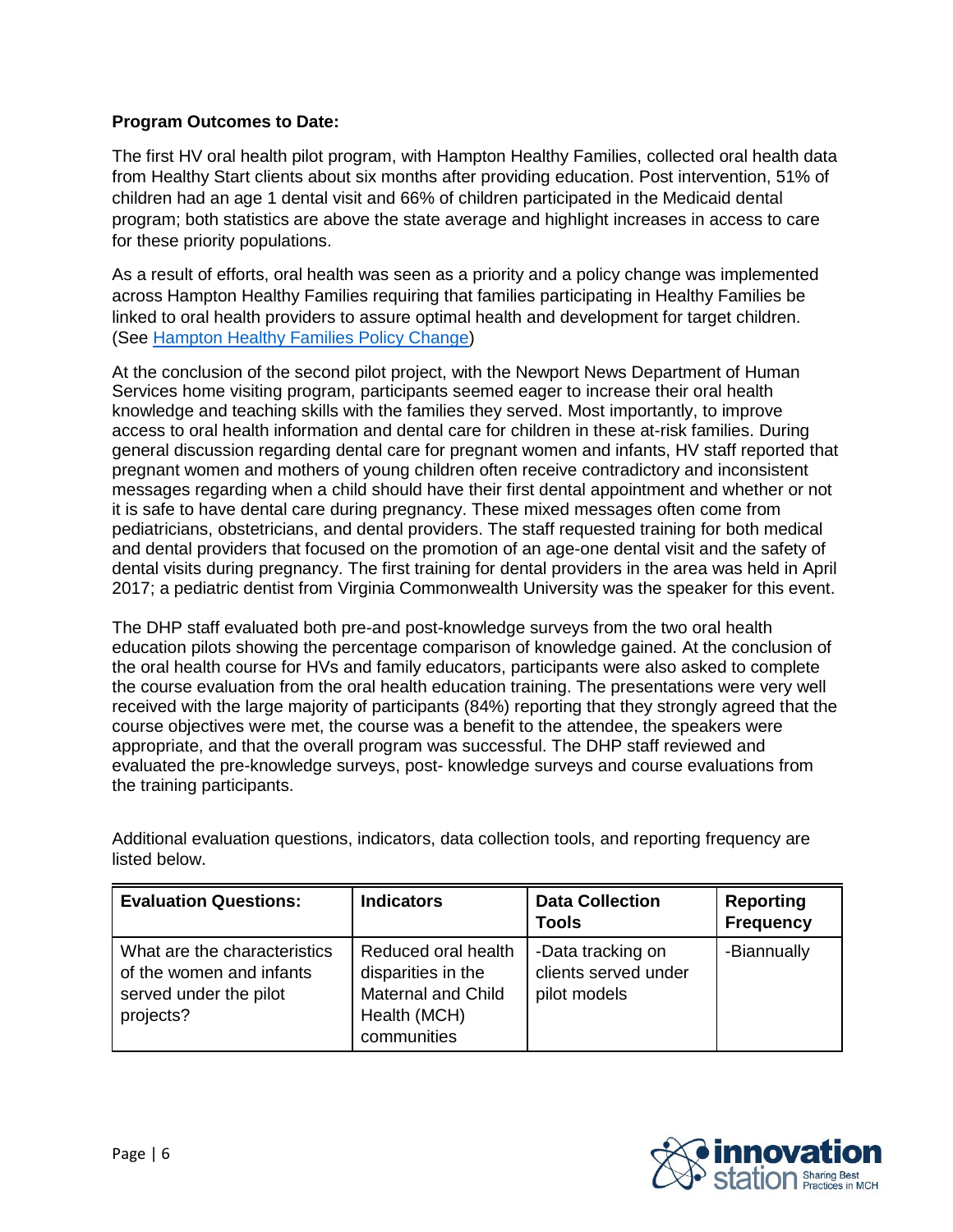| <b>Evaluation Questions:</b>                                                                                                                                                         | <b>Indicators</b>                                                                                                             | <b>Data Collection</b><br>Tools                                                                                                                                                | <b>Reporting</b><br><b>Frequency</b>                                                                                                                                                          |
|--------------------------------------------------------------------------------------------------------------------------------------------------------------------------------------|-------------------------------------------------------------------------------------------------------------------------------|--------------------------------------------------------------------------------------------------------------------------------------------------------------------------------|-----------------------------------------------------------------------------------------------------------------------------------------------------------------------------------------------|
| Does the expansion of home<br>visiting services to include<br>perinatal and infant oral<br>health education and referral<br>to care increase care access<br>and service utilization? | Increased utilization<br>of preventive oral<br>health care and<br>restorative services<br>among pregnant<br>women and infants | -Home visiting<br>tracking logs and<br>reports                                                                                                                                 | -Biannually                                                                                                                                                                                   |
| Are pilot projects cost-<br>effective methods of<br>delivering oral health<br>services and referrals?                                                                                | New service models<br>improve outcomes<br>while remaining cost<br>effective                                                   | -Expenditure reports<br>for services rendered<br>under pilots<br>-Tracking logs of<br>resource inputs<br>-Outcomes data from<br>WIC BSS, VA<br>PRAMS, Head Start<br><b>BSS</b> | -Monthly:<br>expenditure<br>reports,<br>tracking logs<br>-Biannually,<br><b>WIC BSS</b><br>-Annually, VA<br><b>PRAMS</b><br>(subject to<br>reporting lag),<br><b>Head Start</b><br><b>BSS</b> |

# **Replication**

The trainings were conducted and HV oral health integration progress was evaluated over a sixmonth period to determine if HV programs provided cost-effective and practical methods of delivering oral health referrals and would lead to increased access to care and benefit utilization among at-risk populations.

The results proved the projects were having a positive impact on access to care and benefit utilization in the targeted areas.

Following our pilot projects, the Family Lifeline organization in Richmond also organized an oral health training for their HVs. The pre- and post-knowledge surveys showed an increase from 95% to 99% correct answers. The course evaluations for the overall course were 95% positive and 99% positive for the instructor. In addition, DHP offered Bright Smiles for Babies Fluoride Varnish in-person medical provider trainings to Children's Health Investment Partnership (CHIP) of Virginia community health nurses.

The Virginia Oral Health Coalition also collaborated with the DHP and CHIP of Virginia to provide oral health trainings to Family Support Workers and Community Health Workers. Trainings were provided for 88 individuals and 9 nurses at 4 sites across the Commonwealth of Virginia. Each training is a three-hour course presented by DHP staff. Topics include oral health during pregnancy, infant oral health care, oral health nutrition, and oral disease processes and prevention. Post-test scores have shown an increase in correct answer over pre-test scores for all participants, from 83% to 96% correct.

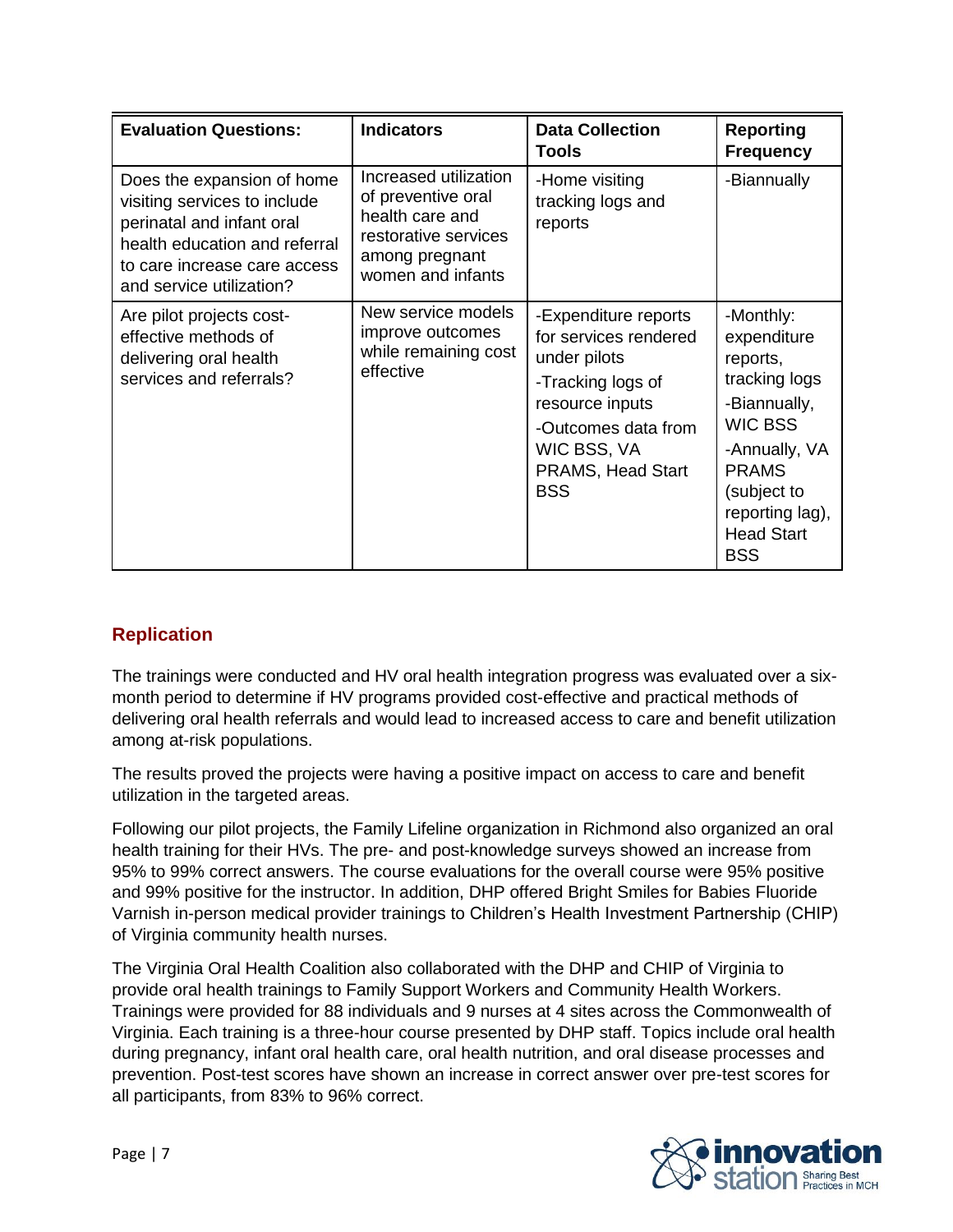Finally, to expand the reach of our efforts, The VDH HV program, Early Impact Virginia, and James Madison University (JMU) collaborated with the Iowa Department of Public Health and the University of Kansas to develop the Institute for the Advancement of Family Support Professionals, a free, on-line training platform for HV that offers more than 50 competency based e-learning modules for HV professionals. Neither Iowa nor Virginia currently has an oral health HV training online. Iowa Department of Public Health applied for and received a small grant to develop an oral health e-learning module for HVs, and will be contracting directly with JMU in Virginia to develop the module. The team is currently reviewing the DHP oral health training.

# **Section II: Practice Implementation**

## **Internal Capacity**

The Dental Health Program, Perinatal and Infant Oral Health Consultant and the Individual with Special Health Care Needs (ISHCN) Coordinator presented general information on the importance of oral health care, and dental benefits available for pregnant women and infants participating in the Hampton and Newport News home visiting programs. Quality improvement measures, using Plan Do Study and Act (PDSAs), were developed and implemented at both pilot sites to determine if these partnerships could lead to improvement and formal guidance on standardized trainings for home visitors.

# **Collaboration/Partners**

Initial meetings with in-home, community-based service providers' leadership were held to determine the feasibility of providing oral health education and resources through home visiting programs. Surprisingly, the leaders were not only interested, but also indicated that oral health was an area of need for many clients and that staff struggled to provide oral health information and resources to their clients**.**

The Early Dental Home Action Team (EDHAT) workgroup is a network of statewide partners who convene with the goal of getting more children into early dental homes. This team, along with others who were brought in to add a perinatal oral health lens to the group, agreed to serve as the Perinatal and Infant Oral Health Quality Improvement(PIOHQI)/ Project Advisory Board (PAB) and provided resources, guidance, and direction for this project's development and implementation. This Board includes medical and dental clinicians who guide efforts to integrate oral health services, education, and referrals into every applicable health care setting and now has a special focus on pregnant women and infants.

The EDHAT/PIOHQI PAB provided input on developing survey questions used at the Annual HV Consortium Conference and at two pilot HV programs. Members were also instrumental in project development, pilot site selection, and networking with community partners. Continuous quality improvement (CQI) measures, using Plan, Do, Study, and Act (PDSAs) were developed and implemented at both pilot sites to determine if these partnerships could lead to improvement and formal guidance on standardized trainings for HVs. The EDHAT/PIOHQI PAB reviewed Quality Improvement (QI) findings and provided guidance on overcoming challenges and barriers

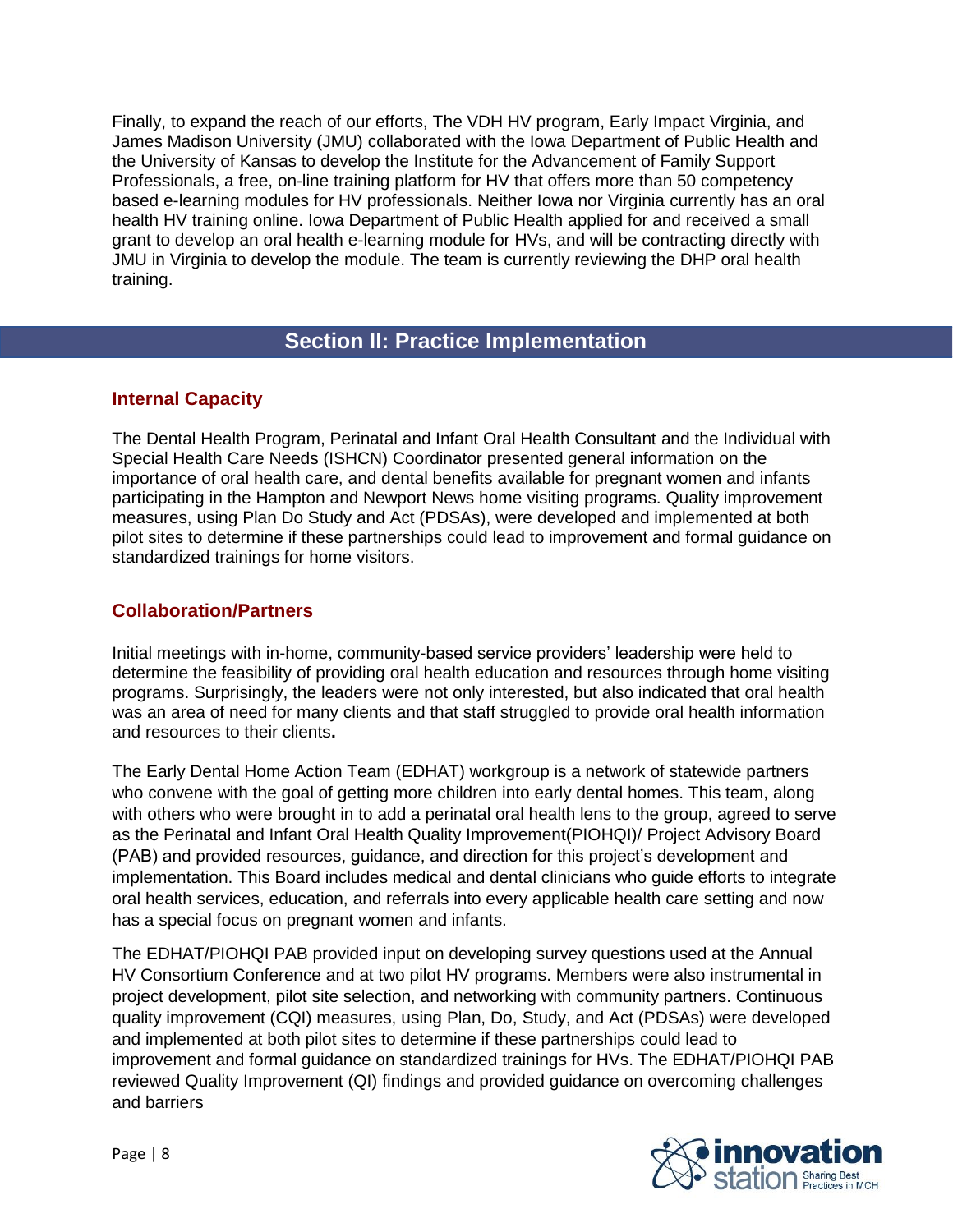# **Practice Cost**

| <b>Budget</b>                                                  |                                                                                                                             |                        |              |  |
|----------------------------------------------------------------|-----------------------------------------------------------------------------------------------------------------------------|------------------------|--------------|--|
| <b>Activity Item</b>                                           | <b>Brief Description</b>                                                                                                    | Quantity               | <b>Total</b> |  |
| <b>Staff/Personnel Costs</b>                                   | Funding for Perinatal and Infant<br>Oral Health Consultant and<br>Individuals with Special Health<br>Care Needs Coordinator | 2                      | \$8,000      |  |
| Consultants/Trainers                                           | Perinatal and Infant Oral Health<br>Consultant and Individuals with<br><b>Special Health Care Needs</b><br>Coordinator      | 2                      | \$750.00     |  |
| Equipment                                                      | None                                                                                                                        | None                   | \$0          |  |
| Supplies                                                       | Toothbrushes-infant baby<br>tenders, toddler, child and adult.<br>Floss, handouts, fluoride varnish                         |                        | \$4,500      |  |
| Travel                                                         | Travel vehicle cost/Fuel                                                                                                    | 6 trips                | \$1500       |  |
| Contractual (Virginia Oral<br><b>Health Coalition Support)</b> | Virginia Oral Health Coalition<br><b>Executive Director and Program</b><br>Coordinator                                      | 2                      | \$2000       |  |
|                                                                |                                                                                                                             | <b>Total</b><br>Amount | \$16,750     |  |

# **Practice Timeline**

| <b>Practice Timeline</b>            |                                                                   |                                    |                                                             |                                                                                                                      |  |
|-------------------------------------|-------------------------------------------------------------------|------------------------------------|-------------------------------------------------------------|----------------------------------------------------------------------------------------------------------------------|--|
| <b>Phase</b>                        | <b>Description of Activity</b>                                    | Date/Timeframe                     | # of hours<br>needed to<br>complete/ov<br>ersee<br>activity | <b>Person Responsible</b>                                                                                            |  |
| Planning/<br>Pre-<br>Implementation | Discussion/Proposal                                               | November 2016                      | 7 hours                                                     | Early Dental Home Action<br>Team/Perinatal and Infant<br>Oral Health/Project Advisory<br>Board<br>(EDHAT/PIOHQI PAB) |  |
|                                     | <b>Survey Development</b>                                         | November 2016                      | 2 hours                                                     | (EDHAT/PIOHQI PAB)                                                                                                   |  |
|                                     | Partner Approval                                                  | November 2016                      | 1 hour                                                      | (EDHAT/PIOHQI PAB)                                                                                                   |  |
|                                     | <b>Deliver Survey</b>                                             | December 2016                      | 5 hours                                                     | Perinatal and Infant<br>Consultant and the VAOHC<br>Program Coordinator                                              |  |
| Implementation                      | <b>Deliver Oral Health</b><br>Education to 2 pilot sites          | February 2017-<br><b>June 2017</b> | 16 hours                                                    | <b>ISHCN Coordinator</b>                                                                                             |  |
|                                     | Conduct Pre/Post/Course<br>Evaluation                             | February 2017-<br><b>June 2017</b> | 1 hour                                                      | <b>ISHCN</b><br>Coordinator                                                                                          |  |
|                                     | Add field to record dental<br>appointments to<br>assessment sheet | <b>June 2017</b>                   | 2 hours                                                     | <b>Hampton Healthy Families</b><br>(HHF)                                                                             |  |

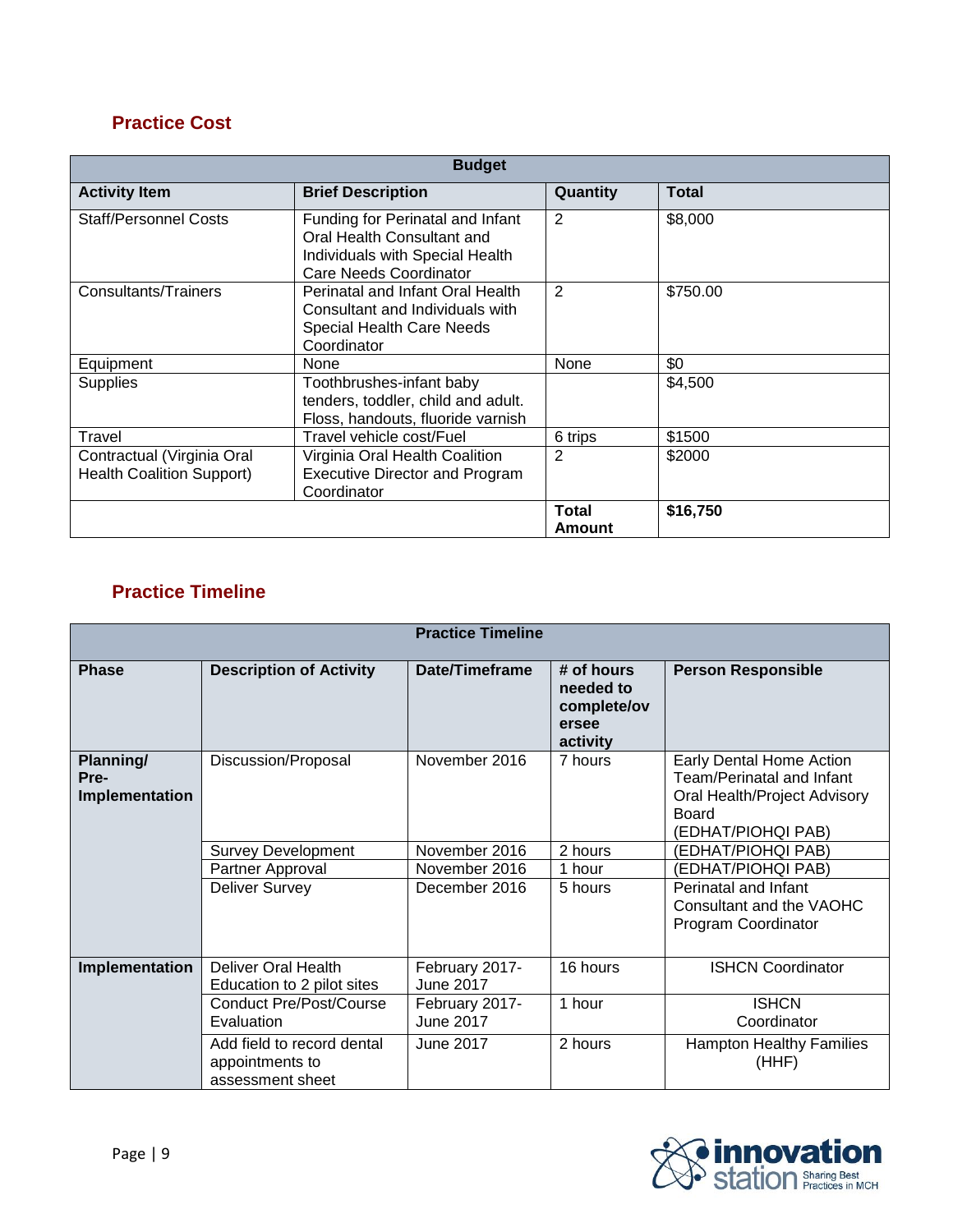| Sustainability | Recruit additional Home<br>Visiting sites: Healthy<br>Start, Family Lifeline and<br>Child Health Investment<br>Partnership (CHIP)<br><b>Community Health Nurses</b><br>and Workers<br>Oral Health Training at<br>Virginia Rural Health<br><b>Association for Family</b><br><b>Support Professionals</b> | July 2017-present | 16 hr. a<br>month | <b>ISHCN and Perinatal and</b><br>Infant Oral Health Consultant |
|----------------|---------------------------------------------------------------------------------------------------------------------------------------------------------------------------------------------------------------------------------------------------------------------------------------------------------|-------------------|-------------------|-----------------------------------------------------------------|
|                | Dental toolkit for HVs was<br>modified with resources<br>provided electronically for<br>ease of use                                                                                                                                                                                                     | August 2017       | 3 hours           | <b>ISHCN and Perinatal and</b><br>Infant Oral Health Consultant |
|                | <b>Review Online Curriculum</b>                                                                                                                                                                                                                                                                         | February 2019     | 3 hours           | <b>ISHCN and Perinatal and</b><br>Infant Oral Health Consultant |

## **Resources Provided**

To promote preventive services and participation in collaborative activities, the DHP worked with the VDH communications team (VDHLiveWell) to add online resources for external and internal partners at: <http://www.vdh.virginia.gov/oral-health/resources/>

### **Before During and After Pregnancy**

[Brushing for Two \(English and Spanish\)](http://www.vdh.virginia.gov/content/uploads/sites/30/2016/10/HL03-7-2016_BrushingforTwocardES.pdf) http://www.vdh.virginia.gov/content/uploads/sites/30/2016/10/HL03-7- 2016\_BrushingforTwocardES.pdf

#### **Brush and Floss Card [\(English](http://www.vdh.virginia.gov/content/uploads/sites/30/2017/05/HC01-8-2016Brush-FlossCardsENG.pdf) and [Spanish\)](http://www.vdh.virginia.gov/content/uploads/sites/30/2017/05/HC02-8-2016Brush-FlossCardsSPAN.pdf)**

[http://www.vdh.virginia.gov/content/uploads/sites/30/2017/05/HC01-8-2016Brush-](http://www.vdh.virginia.gov/content/uploads/sites/30/2017/05/HC01-8-2016Brush-FlossCardsENG.pdf)[FlossCardsENG.pdf](http://www.vdh.virginia.gov/content/uploads/sites/30/2017/05/HC01-8-2016Brush-FlossCardsENG.pdf)

[http://www.vdh.virginia.gov/content/uploads/sites/30/2017/05/HC02-8-2016Brush-](http://www.vdh.virginia.gov/content/uploads/sites/30/2017/05/HC02-8-2016Brush-FlossCardsSPAN.pdf)[FlossCardsSPAN.pdf](http://www.vdh.virginia.gov/content/uploads/sites/30/2017/05/HC02-8-2016Brush-FlossCardsSPAN.pdf)

#### **[Smoking and Pregnancy](http://www.vdh.virginia.gov/content/uploads/sites/30/2016/07/VA_SmilesforChildren_OHM_Smoking-and-Pregnancy_EN-SP-288.1729.pdf)**

[http://www.vdh.virginia.gov/content/uploads/sites/30/2016/07/VA\\_SmilesforChildren\\_OHM\\_Smo](http://www.vdh.virginia.gov/content/uploads/sites/30/2016/07/VA_SmilesforChildren_OHM_Smoking-and-Pregnancy_EN-SP-288.1729.pdf) [king-and-Pregnancy\\_EN-SP-288.1729.pdf](http://www.vdh.virginia.gov/content/uploads/sites/30/2016/07/VA_SmilesforChildren_OHM_Smoking-and-Pregnancy_EN-SP-288.1729.pdf)

#### **[Dental Pharmacological Considerations for Pregnant Women](http://www.vdh.virginia.gov/content/uploads/sites/30/2018/12/VADental-PharmaGuide-for-Pregnancy-CardWEB-1.pdf)**

[http://www.vdh.virginia.gov/content/uploads/sites/30/2018/12/VADental-PharmaGuide-for-](http://www.vdh.virginia.gov/content/uploads/sites/30/2018/12/VADental-PharmaGuide-for-Pregnancy-CardWEB-1.pdf)[Pregnancy-CardWEB-1.pdf](http://www.vdh.virginia.gov/content/uploads/sites/30/2018/12/VADental-PharmaGuide-for-Pregnancy-CardWEB-1.pdf)

#### **Practice Guide for Virginia's [Prenatal & Dental Providers](http://www.vdh.virginia.gov/content/uploads/sites/30/2019/03/PracticeGuideforVirginiaPrenatalDentalProvidersWEB.pdf)**

http://www.vdh.virginia.gov/content/uploads/sites/30/2019/03/PracticeGuideforVirginiaPrenatalD entalProvidersWEB.pdf

#### **Infants, Toddlers and Preschoolers**

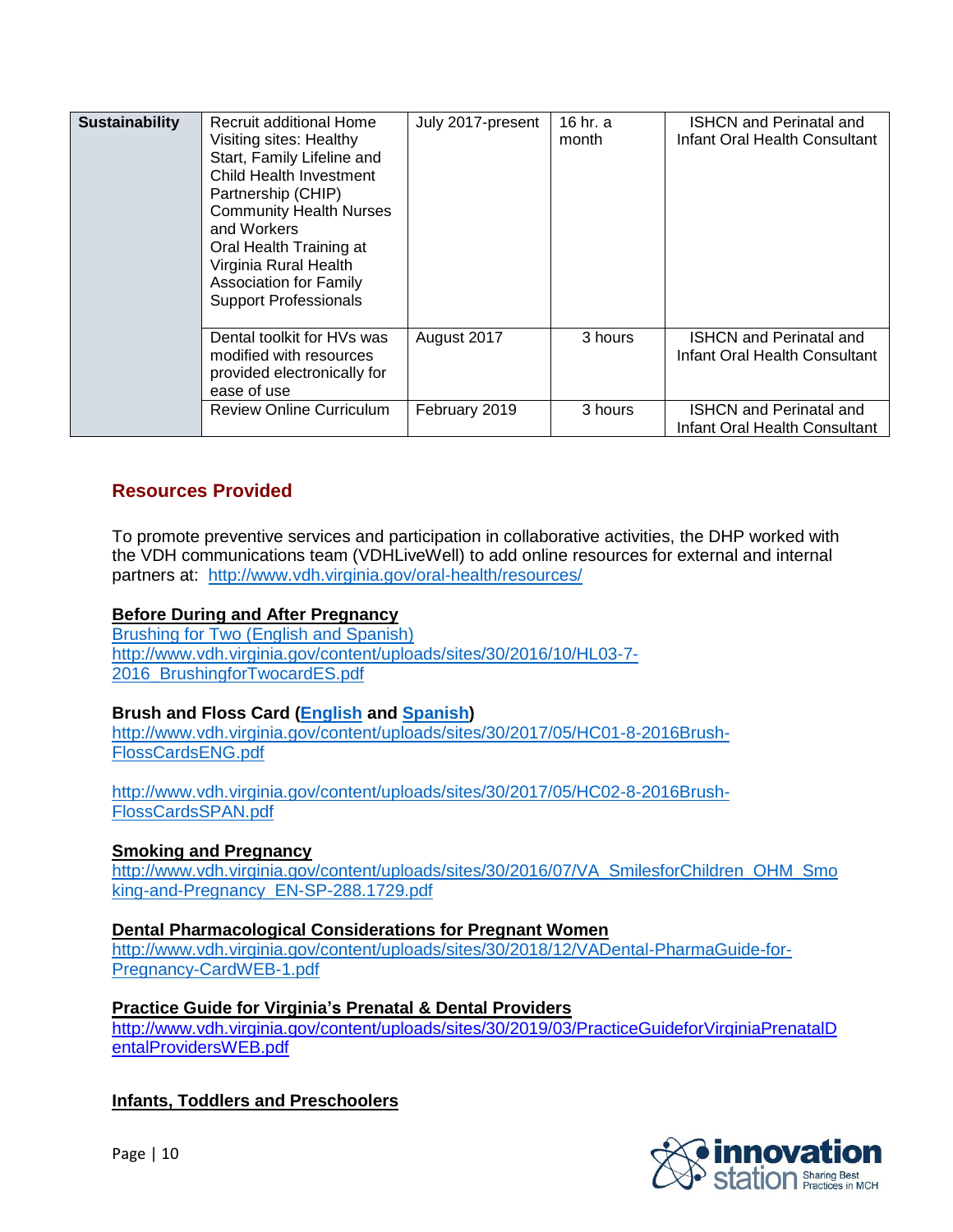### **Fluoride Varnish [English](http://www.vdh.virginia.gov/content/uploads/sites/30/2016/08/Fluoridevarnish.pdf) | [Spanish](http://www.vdh.virginia.gov/content/uploads/sites/30/2016/08/Fluoridevarnish_Spanish.pdf)**

[http://www.vdh.virginia.gov/content/uploads/sites/30/2016/08/Fluoridevarnish.pdfhttp://www.vdh.](http://www.vdh.virginia.gov/content/uploads/sites/30/2016/08/Fluoridevarnish.pdfhttp:/www.vdh.virginia.gov/content/uploads/sites/30/2016/08/Fluoridevarnish.pdf) [virginia.gov/content/uploads/sites/30/2016/08/Fluoridevarnish.pdf](http://www.vdh.virginia.gov/content/uploads/sites/30/2016/08/Fluoridevarnish.pdfhttp:/www.vdh.virginia.gov/content/uploads/sites/30/2016/08/Fluoridevarnish.pdf) http://www.vdh.virginia.gov/content/uploads/sites/30/2016/08/Fluoridevarnish\_Spanish.pdf

### **Nutrition and Oral Health [English](http://www.vdh.virginia.gov/content/uploads/sites/30/2018/11/Nutrition_ENG_HL35-10-2018.pdf) | [Spanish](http://www.vdh.virginia.gov/content/uploads/sites/30/2018/11/Nutrition_SPAN_HL36-10-2018.pdf)**

[http://www.vdh.virginia.gov/content/uploads/sites/30/2018/11/Nutrition\\_ENG\\_HL35-10-2018.pdf](http://www.vdh.virginia.gov/content/uploads/sites/30/2018/11/Nutrition_ENG_HL35-10-2018.pdf) [http://www.vdh.virginia.gov/content/uploads/sites/30/2018/11/Nutrition\\_SPAN\\_HL36-10-](http://www.vdh.virginia.gov/content/uploads/sites/30/2018/11/Nutrition_SPAN_HL36-10-2018.pdf) [2018.pdf](http://www.vdh.virginia.gov/content/uploads/sites/30/2018/11/Nutrition_SPAN_HL36-10-2018.pdf)

### **Baby Teeth Care [English](http://www.vdh.virginia.gov/content/uploads/sites/30/2016/08/BabyTeethCare.pdf) | [Spanish](http://www.vdh.virginia.gov/content/uploads/sites/30/2016/08/BabyTeethCare_Spanish.pdf)**

<http://www.vdh.virginia.gov/content/uploads/sites/30/2016/08/BabyTeethCare.pdf> [http://www.vdh.virginia.gov/content/uploads/sites/30/2016/08/BabyTeethCare\\_Spanish.pdf](http://www.vdh.virginia.gov/content/uploads/sites/30/2016/08/BabyTeethCare_Spanish.pdf)

### **[Finding a Dentist during](http://www.dentaquest.com/members/) Pregnancy**

http://www.dentaquest.com/members/

#### **[Training Opportunities for Professionals](http://www.vdh.virginia.gov/oral-health/professionals/)**

<http://www.vdh.virginia.gov/oral-health/professionals/>

## **Lessons Learned**

The most significant lessons learned were identified by listening to HVs directly and through HV surveys. Upon review of evaluation and survey, data some lessons learned included:

- It is important to acknowledge the workload of the community providers and to understand, and communicate that you understand, that providing oral health education and instruction to their clients is just one more thing added to their already enormous list of duties.
- After acknowledging their workload, it is equally important to help HVs understand how improved oral health can benefit their clients in many different ways including improving emotional health and overall wellness.
- It is also important to look at existing duties and find ways to incorporate oral health messages into other mandated messages.

The lessons learned guided staff to modify trainings to show HVs how to incorporate simple oral health messages into existing topic areas like adding toothbrushing tips into hygiene messaging and discussing replacing sugar sweetened beverages with water during nutrition messaging.

There are ongoing challenges in Virginia regarding the willingness of dentists to provide clinical care to pregnant women and infants. Obstetricians and pediatricians express a lot of frustration about not having local dental providers willing to treat pregnant women and provide the age-one dental visit, not to mention the overwhelming need for restorative care for young children. Progress has been made in this area but there are still mixed messages about when pregnant women can receive care, the safety of dental procedures during pregnancy, and when children should start going to the dentist.